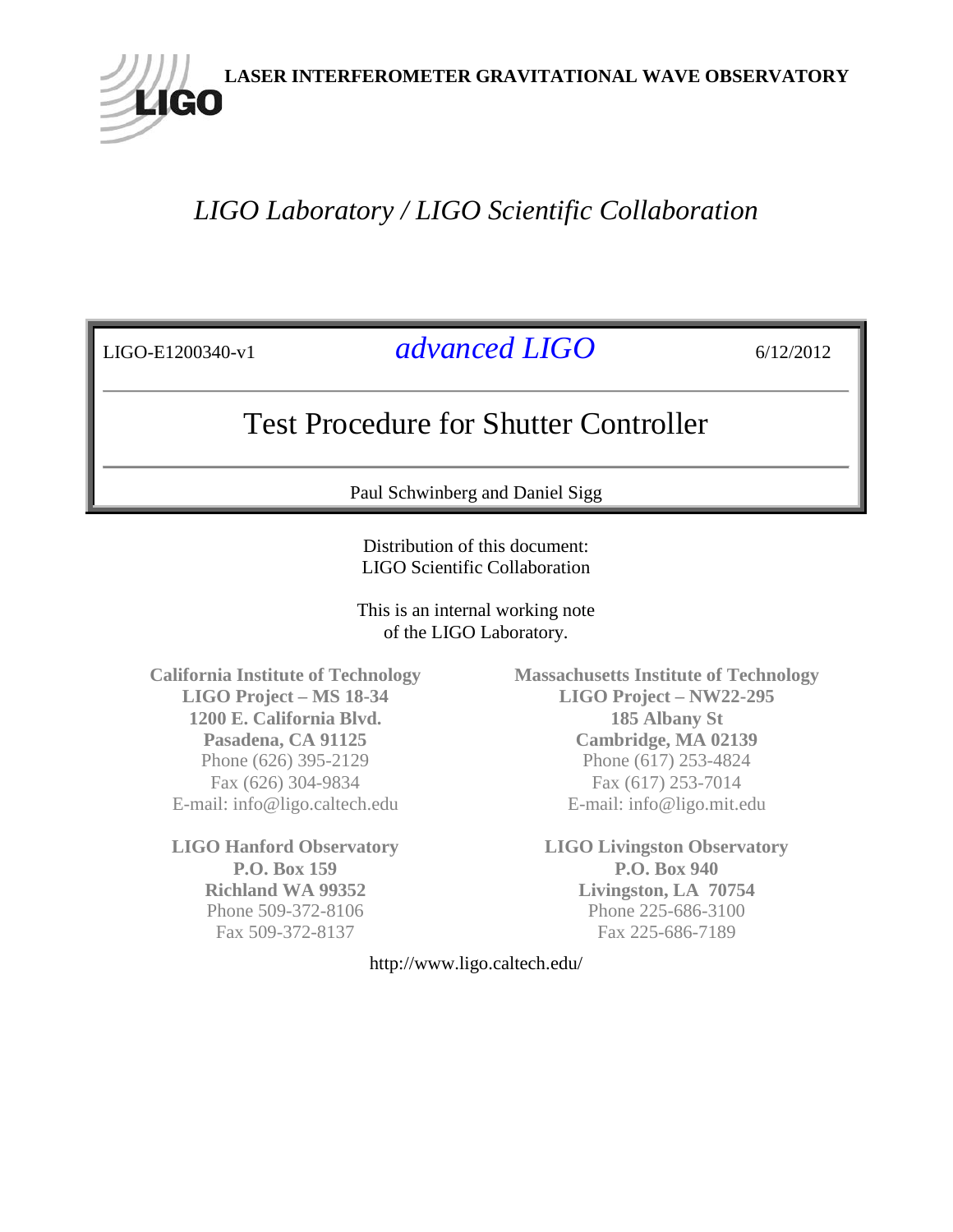#### **1 Introduction**

The following test procedure describes the test of proper operation of the shutter controller.

## **2 Test Equipment**

- Voltmeter
- Oscilloscope
- Shutter Controller Tester  $D1200449-v1$ .
- 2 Uniblitz shutters
- Board Schematics  $D1102312-v1$ .

### **3 Tests**

*The Shutter Control has two D880C Shutter Drivers mounted on the main PCB. The Shutter Controller Tester should be powered up and plugged into the powered Shutter Control. A Uniblitz shutter should be connected to each output.*

**1) Verify that the basic logic works.** Toggle the open and close switches for both drivers.

The monitor LEDs on both the Controller and Tester should change states.

| Channel 1 open OK _________ Not OK _______                                                      |  |                                                                                                                                                                                 |
|-------------------------------------------------------------------------------------------------|--|---------------------------------------------------------------------------------------------------------------------------------------------------------------------------------|
| Channel 2 open OK __________ Not OK _____________ close OK _________________ Not OK ___________ |  |                                                                                                                                                                                 |
|                                                                                                 |  | Verify with a voltmeter that the front panel BNCs read the correct TTL levels, when<br>toggling open and close. Write down the voltages (TTL HI $> 2.0V$ and TTL LO $< 0.8V$ ). |
|                                                                                                 |  |                                                                                                                                                                                 |
|                                                                                                 |  |                                                                                                                                                                                 |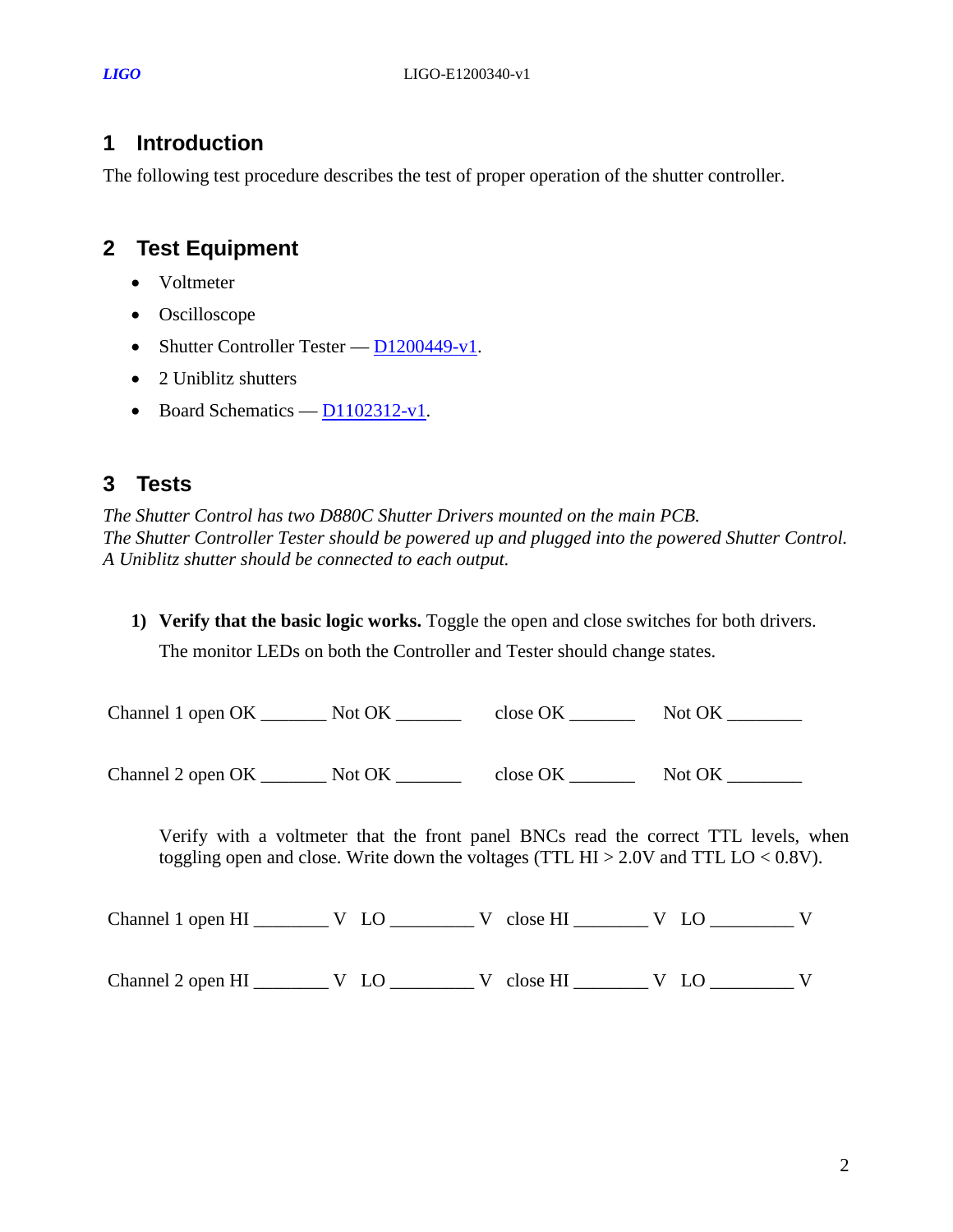**2) Verify that with no threshold voltage applied the shutter does not close.** Set the threshold pot at minimum and verify the voltage is zero with a meter connected to J1. Now ramp the PD pot from minimum to maximum, the monitor LEDs should not change state.

Channel 1 OK \_\_\_\_\_\_\_ Not OK \_\_\_\_\_\_\_\_ Channel 2 OK \_\_\_\_\_\_\_ Not OK \_\_\_\_\_\_\_\_

Verify with a voltmeter that the front panel BNC readback shows the correct photodetector voltage levels, when ramping. The photodiode voltages at the BNC should be 5% below the set point. Write down the voltages for

| Channel 2 Highest set point |  | V |
|-----------------------------|--|---|

**3) Verify that when a threshold voltage is applied the shutter closes.** Set the threshold pot at 2.5 volts and verify with meter connected to J1. Now ramp the PD pot from minimum to maximum, the shutter should close and the the monitor LEDs should change state, read the trigger voltage with a meter connected to J1.

Channel 1 OK \_\_\_\_\_\_\_ Trigger 1 \_\_\_\_\_\_\_ V Channel 2 OK \_\_\_\_\_\_ Trigger 2 \_\_\_\_\_\_\_ V

Verify with a voltmeter that the front panel OUT BNCs read the correct TTL levels, when toggling the shutter. Write down the voltages (TTL  $HI > 2.0V$  and TTL  $LO < 0.8V$ ).

Channel 1 out  $HI$  \_\_\_\_\_\_\_\_\_ V LO \_\_\_\_\_\_\_\_\_ V

Channel 2 out HI W LO W